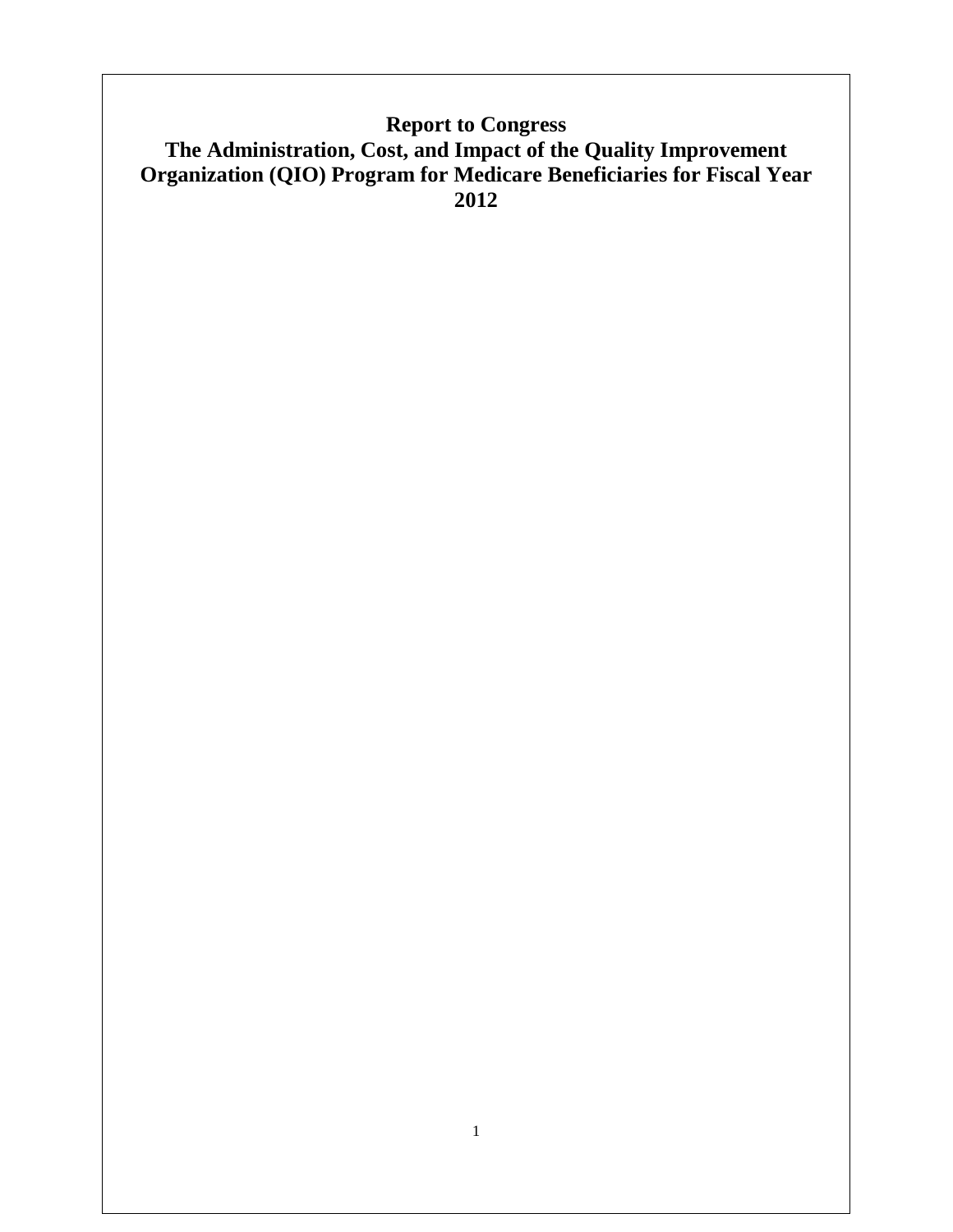#### **EXECUTIVE SUMMARY**

Section 1161 of the Social Security Act (the Act) requires the submission of an annual report to Congress on the administration, cost, and impact of the Quality Improvement Organization (QIO) Program during the preceding fiscal year. This report fulfills this mandate for FY 2012. The statutory mission of the QIO Program is set forth in Title XVIII of the Act-Health Insurance for the Aged and Disabled. More specifically, section 1862(g) of the Act states that the mission of the QIO Program is to improve the effectiveness, efficiency, economy, and quality of services delivered to Medicare beneficiaries and to make sure that those services are reasonable and necessary. The quality improvement strategies of the Medicare QIO Program are implemented by state and territory specific QIO contractors who work directly with health care providers and practitioners in their state, territory, and the District of Columbia.

During FY2012, the QIO Program was administered through 53 performance-based, costreimbursement contracts with 41 independent organizations; these contracts began on August 1, 2011 for a 36-month term and contained an award fee plan based upon net performance expectations. The contractors received fees for specific expectations they met. If the contractors did not meet expectations, they did not receive award fees. The QIOs' technical performance was evaluated at the  $18<sup>th</sup>$  and  $27<sup>th</sup>$  months of the contract; neither evaluation occurred during FY2012. The QIOs submitted vouchers on a monthly basis and were reimbursed for their costs. Their monthly invoices were thoroughly reviewed and certified by an assigned Contracting Officer's Representative (COR) and Contract Specialist.

The 53 QIOs were staffed with physicians, nurses, technicians, and statisticians. Approximately 2,300 QIO employees nationwide conducted a wide variety of quality improvement activities to make sure that a high quality of care was provided to Medicare beneficiaries. Approximately 54,000 providers and more than one million practitioners<sup>[1](#page-1-0)</sup> nationwide worked with QIOs. The providers and practitioners requested and received QIO technical assistance. Additionally, providers and practitioners were subject to QIO review for specific reasons (e.g., record reviews for quality of care complaints) at the request of beneficiaries, CMS, Fiscal Intermediaries, Medicare Administrative Contractors, and the QIO itself.

In FY 2012, QIO Program expenditures totaled approximately \$372.8 million. FY 2012 covered the  $3^{rd}$  through  $14^{th}$  months of the  $10^{th}$  Scope of Work (SOW) contract, which covered the period August 1, 2011 through July 31, 2014. Since results were not available at this point in the contract, this report will describe the main activities included in the  $10<sup>th</sup>$  SOW, the suggested targets of the Aims, charts which indicate that performance was monitored during FY 2012 to assess if the QIOs were progressing to likely attain the performance criteria, how the  $10^{th}$  SOW was changed from the  $9^{th}$  SOW, and present the recommendations from the Institute of Medicine (IOM) as they pertained

<span id="page-1-0"></span> $1$  These data and categories are from CMS Office of Research, Development, and Information. "CMS Program Data" Sources "ORDI/OACT/OFM/CMM" Providers Plans as of 12/31/09; published 2009.  $\overline{a}$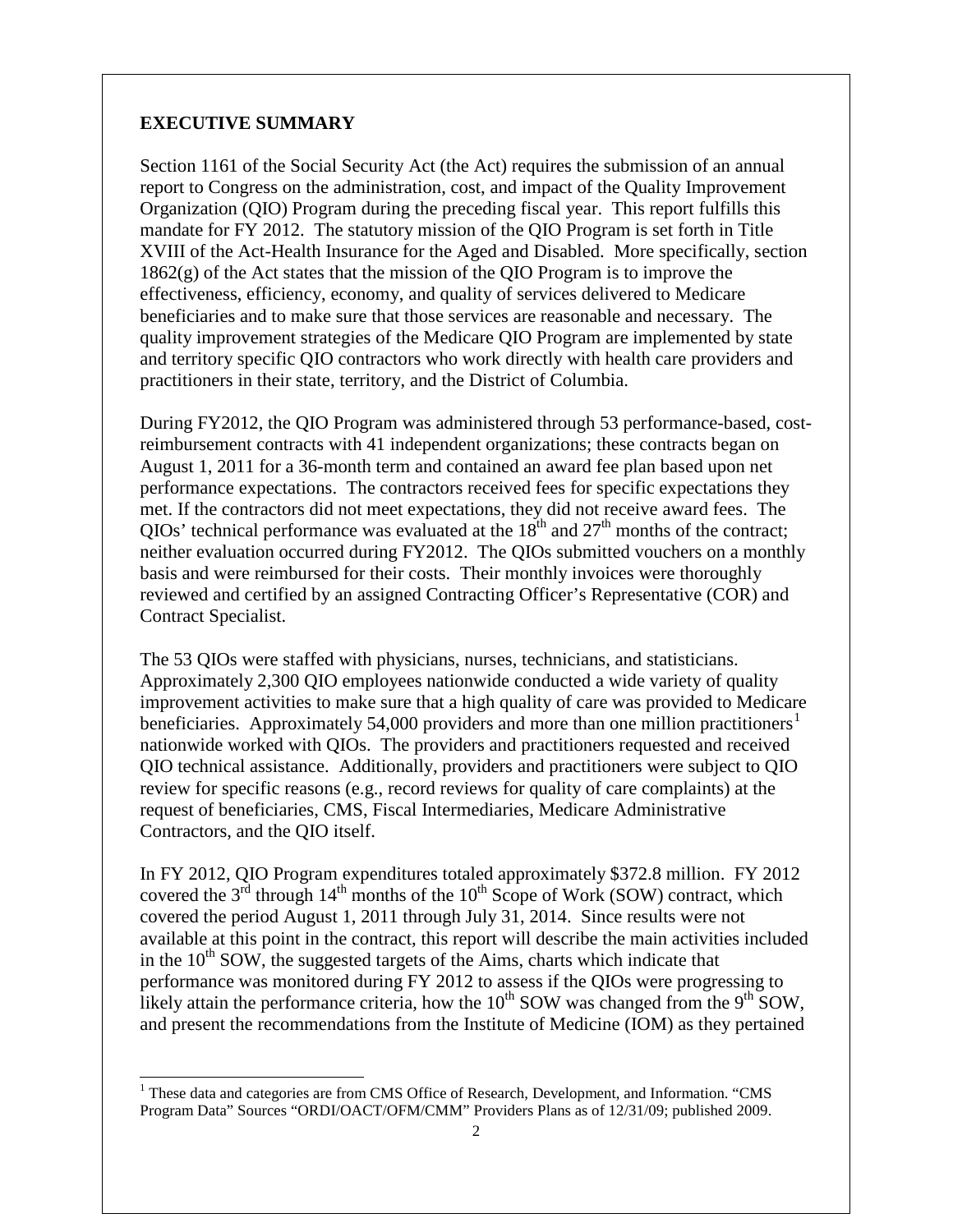to the development of the  $10^{th}$  SOW. The FY 2013 report will explain the targets and results from the  $18<sup>th</sup>$  month results.

 $QIOs'$  performance under the  $10<sup>th</sup>$  SOW was monitored in each of the following "Aims": Beneficiary and Family Centered-Care, Improving Individual Patient Care, Integrating Care for Populations and Communities, and Improving Health for Populations and Communities. Monitoring was ongoing and reported each quarter to determine if established targets were met. In the event that a QIO did not achieve the target, a performance improvement plan was requested by the assigned COR to make sure that problems were addressed prior to the formal  $18<sup>th</sup>$  month contract evaluation.

Following are the criteria used to determine passing or failing an Aim or component of an Aim:

- Pass: Criteria met for the Aim or component of the Aim as specified in the evaluation section of an Aim and/or component within an Aim or consensus recommendation based on objective data.
- Fail: Criteria not met for the Aim or component of the Aim as specified in the evaluation section of an Aim and/or component within an Aim or consensus recommendation based on objective data.

The results for all QIOs not meeting the various targets were reviewed at multiple levels and included input from the CMS COR, its Associate Regional Administrators, Central Office division directors, government task leaders, the evaluation team, the Center for Clinical Standards and Quality, and Regional Office senior leadership. Additional information gained from QIOs during the course of monitoring visits, root cause analysis, discussions and correspondences were also reviewed. During the course of these deliberations and review of available data, certain evaluation decisions were made and approved by CMS leadership.

### **BACKGROUND**

The statutory authority for the QIO Program is found in Part B of Title XI of the Act. Its statutory mission is set forth in Title XVIII of the Act-Health Insurance for the Aged and Disabled. Specifically, section 1862(g) of the Act states that the mission of the QIO Program is to improve the effectiveness, efficiency, economy, and quality of services delivered to Medicare beneficiaries and to make sure that those services are reasonable and necessary. Part B of Title XI of the Act has been amended by section 261 of the Trade Adjustment Assistance Extension Act of 2011 which made several changes to the Secretary's contracting authority for QIOs beginning with contracts entered into or renewed after January 1, 2012. These changes include eligibility requirements for QIOs, the term of QIO contracts, the geographic area served by QIOs and updates to the functions performed by QIOs under their contracts. As the  $10<sup>th</sup>$  SOW predates the effective dates of these amendments, they were not relevant to the work performed during FY 2012.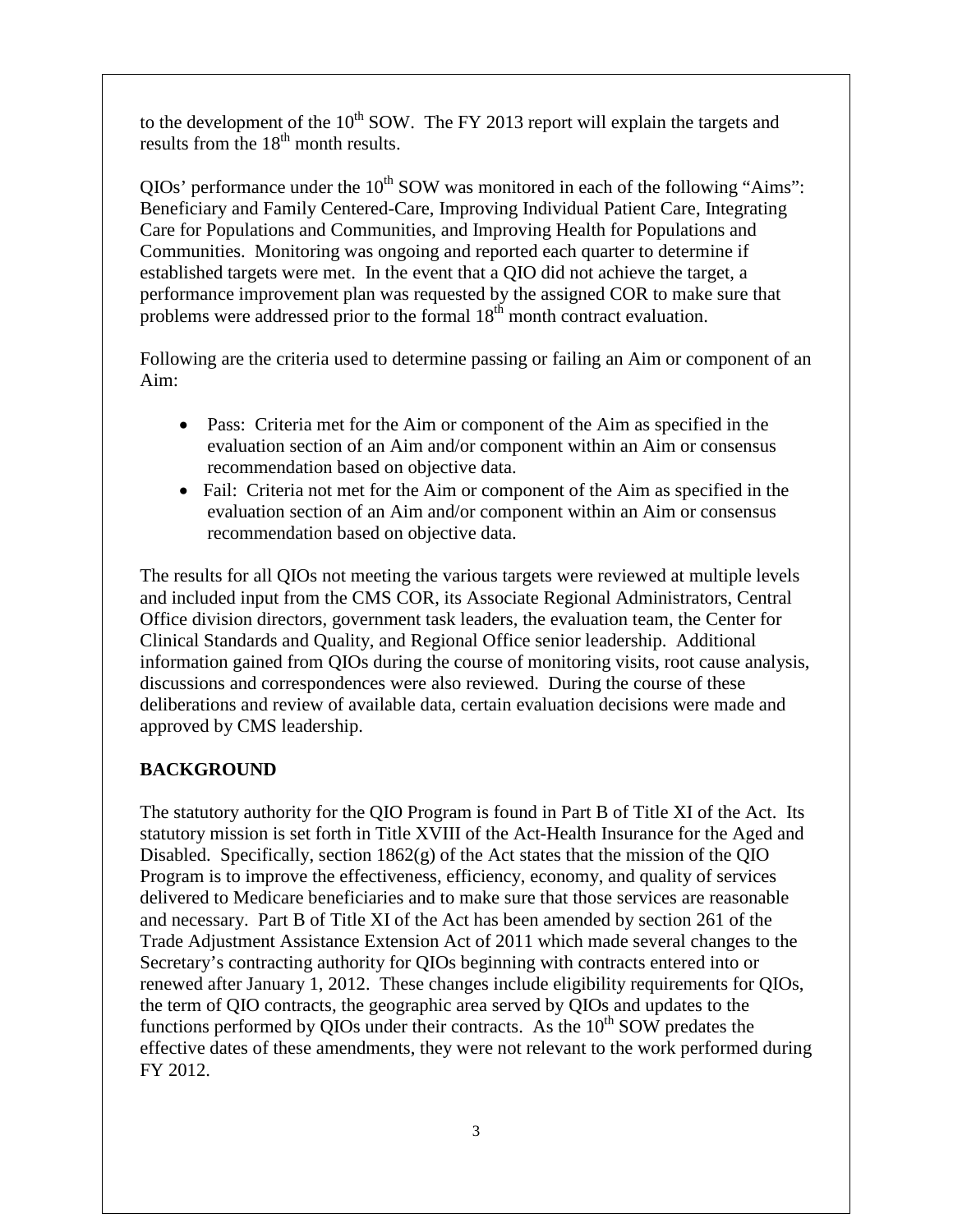For the  $10^{th}$  SOW, CMS identified the following goals for the OIO Program:

- Improve quality of care for beneficiaries by ensuring that beneficiary care meets professionally recognized standards of health care;
- Protect the integrity of the Medicare Trust Fund by ensuring that Medicare pays only for services and items that are reasonable and medically necessary and that are provided in the most economical and appropriate setting; and
- Protect beneficiaries by expeditiously addressing individual cases such as beneficiary quality of care complaints, contested Hospital Issued Notices of Noncoverage (HINNs), alleged violations of the Emergency Medical Treatment and Labor Act of 1986 (§ 1867 of the Social Security Act, Emergency Medical Treatment and Active Labor Act (EMTALA), and other beneficiary concerns identified in statute.

## **I. PROGRAM ADMINISTRATION**

#### **Description of Quality Improvement Organization Contracts**

In August 2011, CMS awarded contracts for the  $10<sup>th</sup>$  SOW for the 53 contractors participating in Medicare's QIO Program. The QIO contracts extend from August 1, 2011 through July 31, 2014. The  $10^{th}$  SOW focused on improving the quality and safety of health care services furnished to Medicare beneficiaries. The 10<sup>th</sup> SOW is based upon the Administration's health care quality improvement initiatives and evidence-based interventions to improve the quality and efficiency of health care and health care services delivered to Medicare beneficiaries. It also implemented recommendations from the Institute of Medicine, the Government Accountability Office, and members of Congress to assure maximum benefit to beneficiaries at the greatest value to government. It was transformational in its approach to aligning with and supporting the HHS National Quality Strategy (NQS) for Improvement in Health Care and in its developmental collaboration with other HHS Operating Divisions. The contracts provided additional tools for CMS to track, monitor, and report on the impact that the QIO program has on the care provided in states and jurisdictions. In connection with this tracking and monitoring, the QIOs' technical performance during the 10<sup>th</sup> SOW was evaluated at the  $18<sup>th</sup>$  month (February 2013) and  $27<sup>th</sup>$  month (November 2013) of the 36-month contract.

QIOs were monitored quarterly to determine if they met established targets for specific activities within the timeframes described in the  $10<sup>th</sup>$  SOW. Quarterly monitoring of metrics allows for immediate opportunities to implement correction action, using "plan, do, study, act" cycles, for improvement. The QIOs submitted vouchers on a monthly basis and were reimbursed for their costs. Their monthly invoices were thoroughly reviewed and certified by an assigned COR, Government Task Leader and Contract Specialist. QIOs were evaluated according to how well they reach CMS specified performance goals.

By law, the mission of the QIO Program is to improve the effectiveness, efficiency, and quality of services delivered to Medicare beneficiaries. Based on this statutory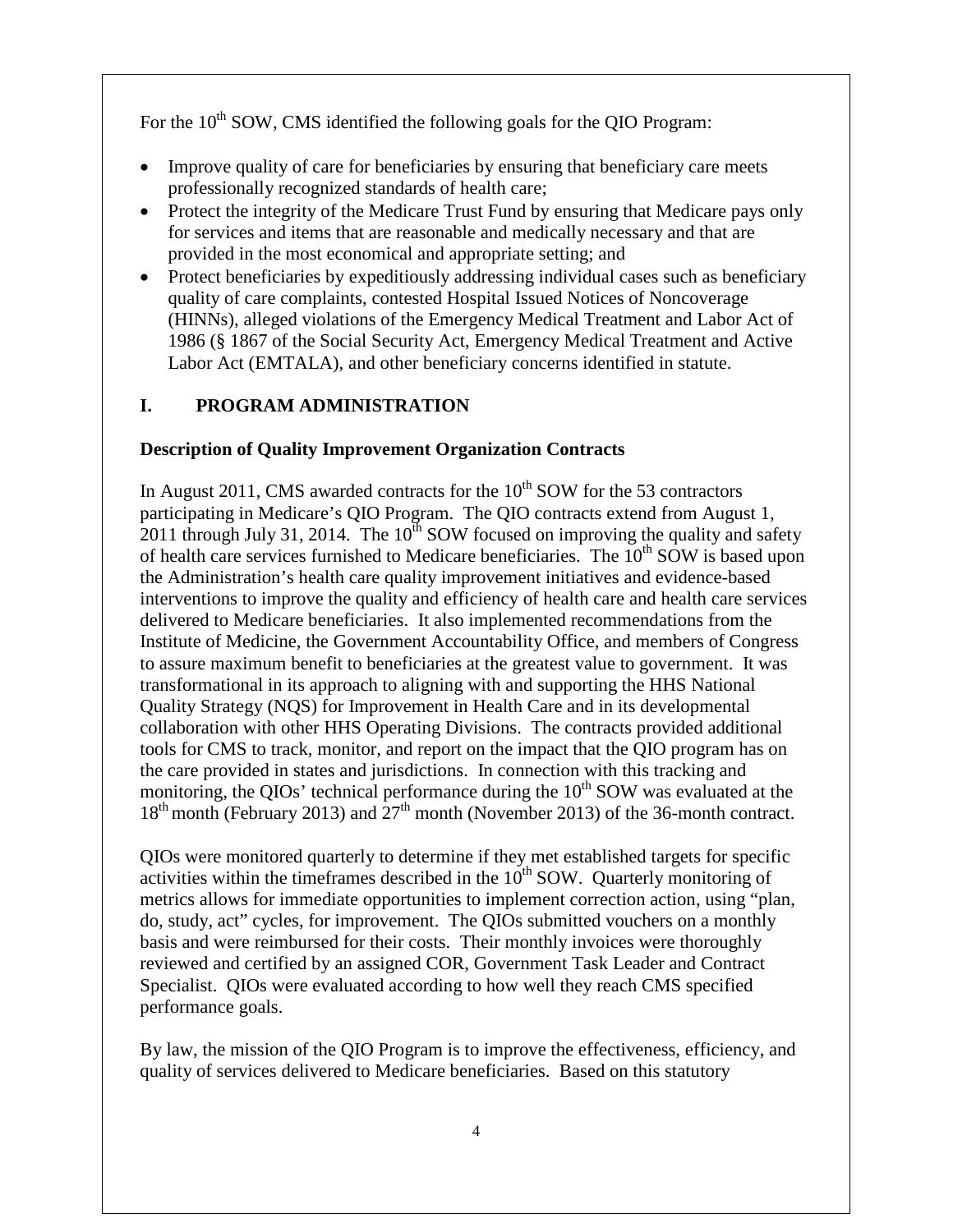requirement, and CMS' program experience, CMS identified the core functions of the QIO Program as:

- Improving quality of care for beneficiaries;
- Protecting the integrity of the Medicare Trust Fund by ensuring that Medicare pays only for services and goods that are reasonable and necessary and are provided in the most economical and appropriate setting; and
- Protecting beneficiaries by expeditiously addressing: individual complaints; provider-based notice appeals; violations of the EMTALA; and other related responsibilities in QIO law.

## **QIOs Interacting with Health Care Providers and Practitioners**

QIOs worked with and provided technical assistance to health care practitioners and providers such as physicians, hospitals [including critical access hospitals (CAHs)], nursing homes, and home health agencies. QIOs also worked with practitioners, providers, beneficiaries, partners, and other stakeholders to improve the quality of health care provided to beneficiaries through a variety of health care delivery systems and addressed beneficiary complaints regarding quality of care.

Any provider or practitioner who treats Medicare beneficiaries and would be paid under Title XVIII of the Social Security Act may receive technical assistance from a QIO and may be subject to review by the QIO. CMS estimates that approximately 54,000 providers and more than one million practitioners nationwide may interact with QIOs each year. Interaction comes in a variety of forms including direct intensive QIO assistance, occasional contact with the QIO at professional meetings, visits to the QIO website, and/or QIO record review on behalf of beneficiaries.

# **II. PROGRAM COST**

Under federal budget rules, the QIO Program is defined as mandatory spending because QIO costs are financed directly from the Medicare Trust Fund and are not subject to the annual appropriations process. QIO costs are subject to the apportionment process administered through OMB. In FY 2012, QIO Program expenditures totaled \$372.8 million. This spending represents approximately \$7 annually for at least 50.7 million Medicare beneficiaries to improve quality of care, and less than one tenth of one percent (0.1 percent) of the \$566.7 billion Medicare expenditures during that year.

# **III. PROGRAM IMPACT**

## **Overview**

The QIO Program impacts Medicare beneficiaries at the person-level, and the beneficiary population as a whole. In FY 2012 over 50.7 million persons were covered by Medicare. This equals 98.1 percent of the older adult population of the United States –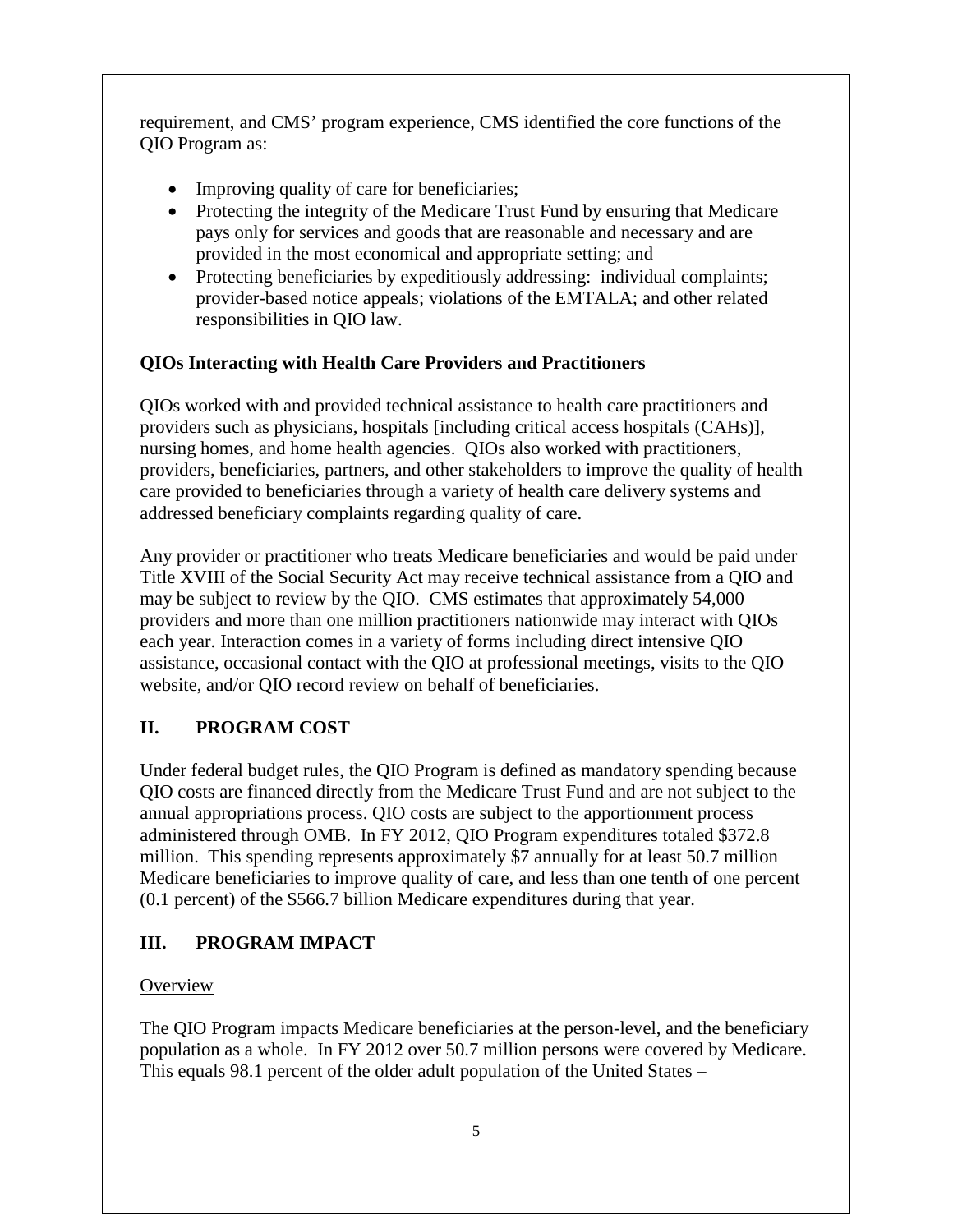virtually all citizens 65 and older. There are 8.8 million people with disabilities enrolled as part of the 50.7 million persons currently on Medicare.<sup>[2](#page-5-0)</sup> A significant portion of the nation's population (14.7 percent of the nation's population are Medicare beneficiaries) receive important health care improvements as a result of QIO activity.

The QIOs also worked with providers and practitioners to use health information technology to improve care coordination of Medicare beneficiaries, resulting in less cost to the Medicare program while ensuring the integrity, quality and efficiency of care provided to beneficiaries.

This section provides information about QIO accomplishments and the impact on beneficiaries during FY 2012 in performance of the  $10^{th}$  SOW. The  $10^{th}$  SOW had 4 Aims: Beneficiary and Family Centered Care, Improving Individual Patient Care, Integrating Care for Populations and Communities, and Improving Health for Populations and Communities. Each Aim also included components, which addressed a particular area of concern or setting where QIOs were required to focus efforts when working on the Tasks. The first Aim included the mandatory case review functions of the QIO and, under each Aim, QIOs provided technical assistance by means of quality improvement tools and techniques that improved beneficiary health care.

The 10th SOW contract, in comparison to prior QIO contracts, included the following in connection with the Medicare program:

- Expanding pilot projects to national scope;
- Expanding access to preventive services by leveraging Health Information Technology potential;
- Increasing the potential impact of CMS' kidney disease efforts;
- Broadening "Every Diabetic Counts" to include beneficiaries in rural areas;
- Adding a new drug-resistant strategy to the Patient Safety portfolio;
- Focusing drug safety resources towards reducing life-threatening adverse events associated with anticoagulant therapy;
- Prioritizing efforts to eliminate unnecessary physical restraints for nursing home residents;
- Refocusing QIOs on quality issues most important to beneficiaries;
- Quantifying the value of QIOs to Medicare;
- Incentivizing QIOs to be more efficient;
- Identifying and correcting inefficiencies;

 $\overline{a}$ 

- Aligning with other CMS and Federal programs addressing quality improvement, including health reform initiatives;
- Leveraging existing knowledge of effective methods for technical assistance and rapidly generating new knowledge where needed;
- Permitting QIOs to adapt their services and clinical areas to the specific quality improvement strengths and gaps in their state;

<span id="page-5-0"></span><sup>&</sup>lt;sup>2</sup> CMS U.S. Department of Health and Human Services. CMS Office of Research, Development, and Information 2008 CMS Statistics. CMS Pub. No 03497. August2009.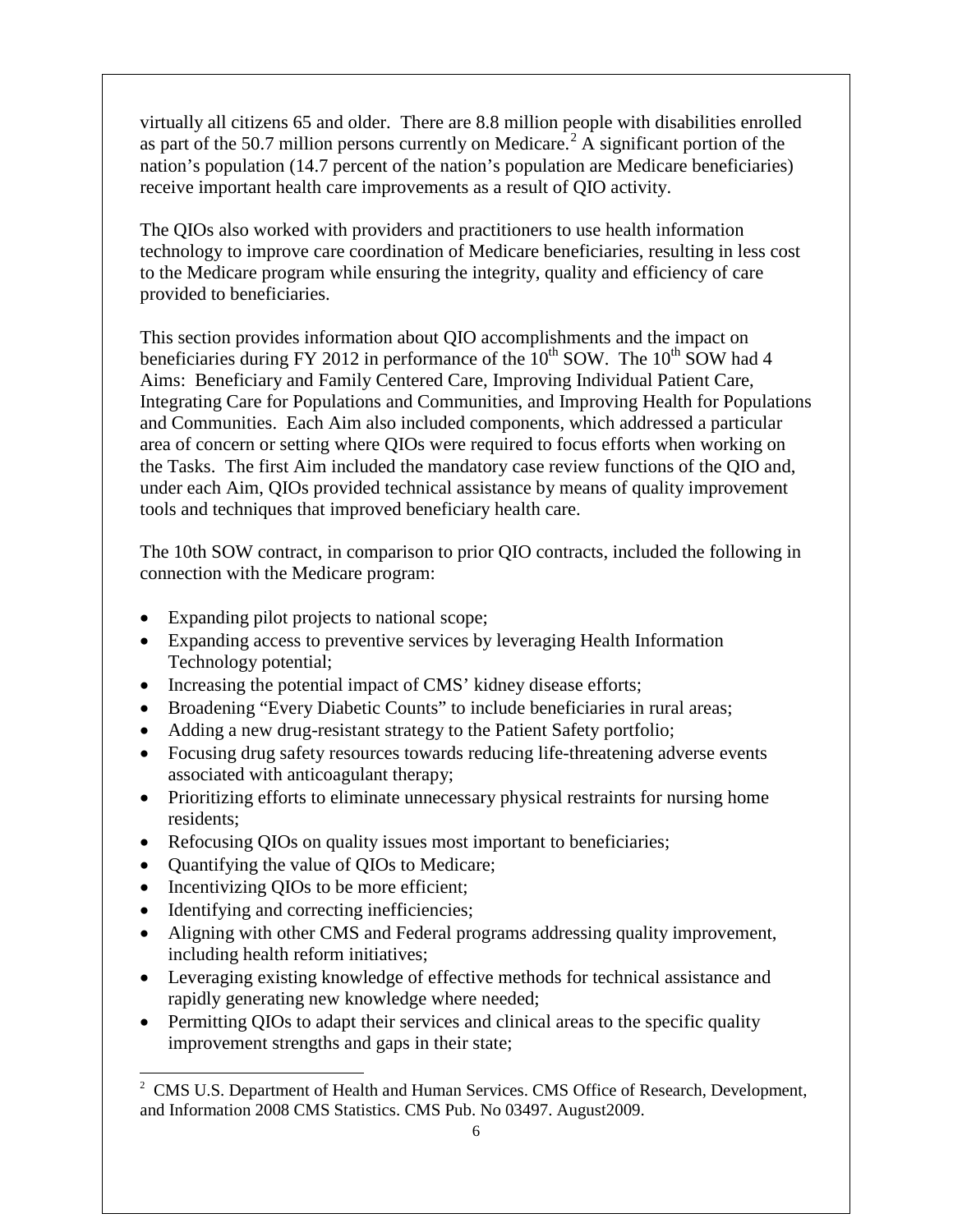- Providing QIOs more timely and reliable data for targeting and monitoring of their interventions; and
- Streamlining CMS reporting requirements so that QIO operations could become more effective and timely so that actionable feedback can be provided to QIOs based on reports.

In addition, during the  $10<sup>th</sup>$  SOW, CMS altered the QIO support center procurement cycle so that support centers were in full operation when each SOW began. CMS used the  $10<sup>th</sup>$ SOW as a way to develop a robust framework of quality measures that would hold QIOs accountable for changes at many levels of the health care system, and to implement a management information system that would help CMS monitor the Program through system and program performance metrics. FY 2012 covered the 3rd through the  $14<sup>th</sup>$ months of the  $10^{th}$  SOW.

Under this new contract, QIOs focused their intervention projects across the spectrum of care, rather than in silos based on settings of care. CMS anticipated and saw during FY 2012 that this change in focus allowed the QIOs to have a sector-wide impact on the provision of care to Medicare beneficiaries. Furthermore, QIOs focused their interventions on providers and practitioners that were most in need of assistance in providing better care to their Medicare beneficiaries. QIOs' efforts were also aimed at providing intensive, one-on-one support to low-performing providers and practitioners.

This strategy was consistent with recommendations from both the IOM and GAO received while the  $10<sup>th</sup>$  SOW was being developed during the prior year. Both reports stated that the QIO program should direct its energy and resources to facilities and providers to impact and improve beneficiary safety and care.

CMS instructed QIOs to assist providers based on their need for assistance. For example, facilities were targeted for improvement based on factors such as their performance related to antibiotic administration to surgical patients (for hospitals), and their rates of high-risk pressure ulcers and use of physical restraints (for nursing homes).

### **Theme Requirements and Measures**

The 10<sup>th</sup> SOW is built on Themes that describe the work to be done. Each of the Themes in the  $10<sup>th</sup>$  SOW has an established set of quality measures that provide accountability to the QIOs for making changes at all levels of the health care system.

### Aim C.6 - Beneficiary and Family Centered Care

The Beneficiary and Family Centered Care Aim focused on QIO case review activities mandated by the QIO statute and regulations and interventions to promote responsiveness to beneficiary and family needs; to provide opportunities for listening to and addressing beneficiary and family concerns; to provide resources for beneficiaries and caregivers in decision-making, and to use information gathered from individual experiences to improve Medicare's delivery system. Beneficiary and family engagement and activation efforts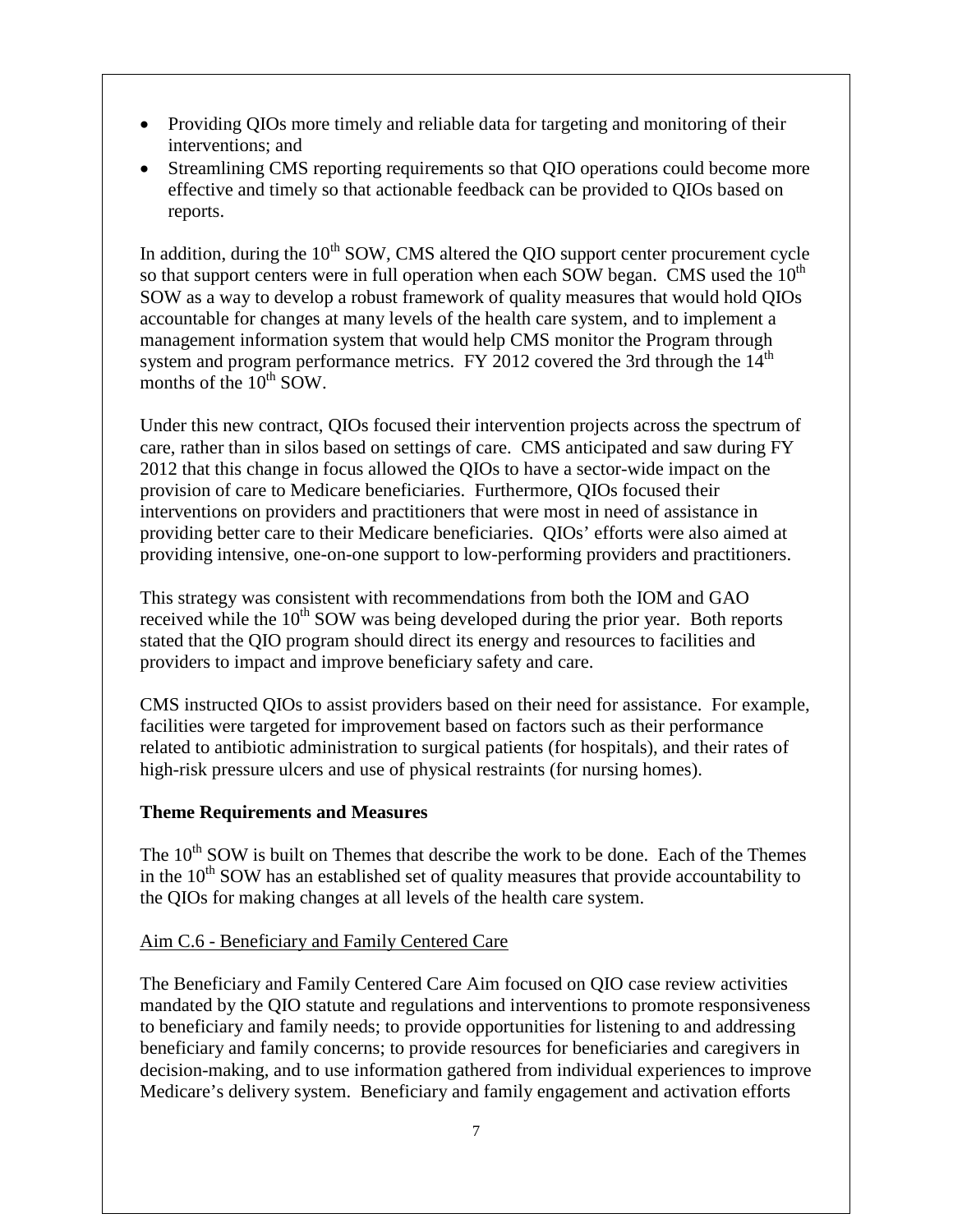are needed to produce the best possible outcomes of care at the provider and person-level. These QIO beneficiary and family centered efforts aligned with the NQS, which encourages individual and family engagement.

Tasks associated with case review were measured in terms of the number of cases reviewed and the satisfaction of the beneficiary with the case review process. Ninety-five percent of all cases reviewed by the QIO were required to meet timeliness of review standards and improve beneficiary satisfaction scores for each quarter.

In other tasks QIOs were required to work with beneficiaries, providers, physician and other practitioners to promote beneficiary and family-centered care approaches in health care delivery settings including physician offices. This included:

- Making sure beneficiaries and health care stakeholders are treated fairly;
- Assisting providers with optimizing service and providing high quality health care;
- Implementing follow-up action for identified quality of care concerns for individual cases;
- Promoting beneficiary choices regarding their health care options;
- Providing appropriate personnel to conduct review; and
- Participating in monthly calls with the National Coordinating Center.

Within this Aim, the QIO was also required to work with beneficiaries, providers, physicians and other practitioners to meet specific review requirements. These activities included: evaluating and responding to all beneficiary complaints about the quality of services received from providers, performing all other statutorily mandated case reviews, referring potential fraud and abuse trends to the appropriate organization including CMS, issuing technical denials for non-receipt of hospital medical records from providers and making payment determinations.

### Aim C.7 – Improving Individual Patient Care

Patient Safety initiatives are designed to assist in achieving the goals of improving individual care throughout the course of the contract. Some initiatives were planned to be phased in at different times throughout the contract. Two of the six priorities that build on the broad aims of the NQS for quality improvement in health care were making care safer and more affordable for everyone and governments by reducing the costs of care through continual improvement.

There were specific tasks associated with the Patient Safety subtheme:

• Reduce Health Care-Associated Infections (HAI) by recruiting CMS-specified providers to work with, i.e., ICU and non ICU hospital wards, hospitals that are already reporting HAI data to the National Healthcare Safety Network (NHSN), facilities that have a central line bloodstream infections (CLABSI) rate at or above 1.5 per 1000 central line days.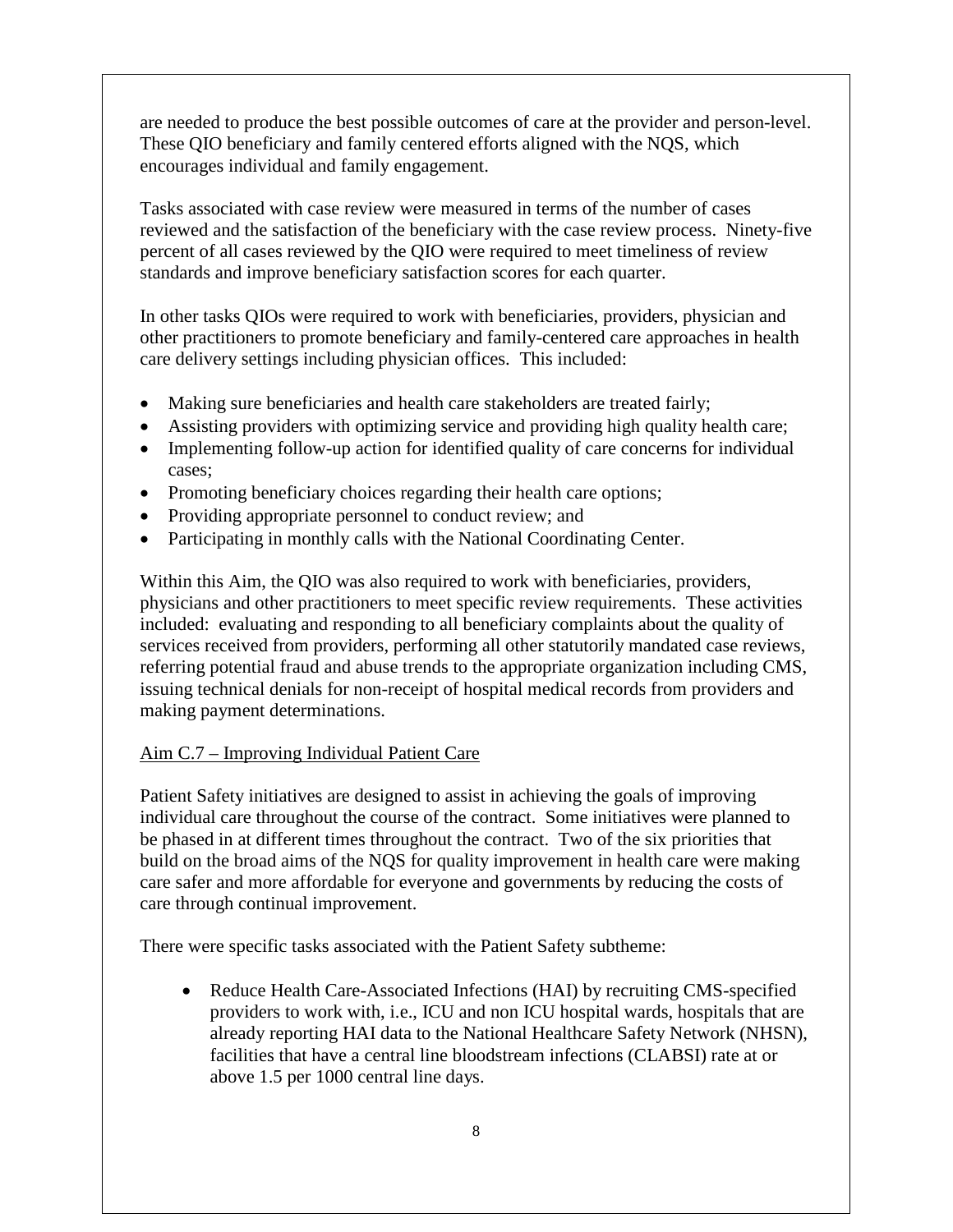- Reduce Healthcare Acquired Conditions (HACs) by 40 percent in nursing homes, with the HACs to be identified by CMS in Phase II of the contract;
- Reduce the HACs of pressure ulcers and physical restraints in nursing homes by 40%;
- Reduce adverse drug events (ADEs); and
- Improve quality reporting and improvement;

Health care safety is a responsibility that crosses all areas of care. It requires the commitment of the providers, an understanding of where the provider or provider entity stands with regard to safety, data transparency, and the will to execute proven effective practices at every level involved for providers to be successful and for safety to become organizationally integrated. During FY 2012, the QIOs worked within their own community framework to improve clinical outcomes in the task areas. The QIOs could then seek to replicate successful practices across their service area, resulting in positive movement in each of the beneficiary safety metrics.

## Subtheme - Quality Reporting and Improvement

The QIO must provide technical assistance to hospitals to improve their quality of care related to quality measures reported in Medicare programs such as the Hospital Inpatient Quality Reporting (IQR) program and the Hospital Outpatient Quality Reporting (OQR) program. When needed, QIOs were required to assist hospitals in their service area that request assistance on quality improvement efforts related to Hospital IQR and Hospital OQR program measures. QIOs also educated hospitals on IQR and OQR program requirements. QIOs were required to provide technical assistance and education in validation, hospital IQR and OQR program measures, reporting of measure data and improving on care related to hospital IQR and OQR program measures. QIOs also provided CAHs, rural facilities and other hospitals that do not participate in the Hospital IQR and OQR programs with CMS abstraction tools, inpatient and outpatient data warehouse infrastructure, measurement and submission feedback reports, and education pertaining to the hospital IQR and OQR program reporting requirements.

The chart below identifies the  $18<sup>th</sup>$  month goal/targets for the Quality Reporting and Improvement Task. QIO work during the FY2012 period was geared toward meeting these goals/targets:

| <b>Measures</b>                                            | <b>Targets</b>   |
|------------------------------------------------------------|------------------|
|                                                            |                  |
|                                                            |                  |
| % of eligible Hospitals meeting at least two CMS QIO       | 65%              |
| Hospital Inpatient Quality and Experience of Care          |                  |
| Performance Score thresholds                               |                  |
| % of eligible Hospitals reaching national CY 2010 baseline | $CY 2011 - 40\%$ |
| median threshold for at least 60% of submitted chart       |                  |
| abstracted Hospital Outpatient Quality Reporting program   |                  |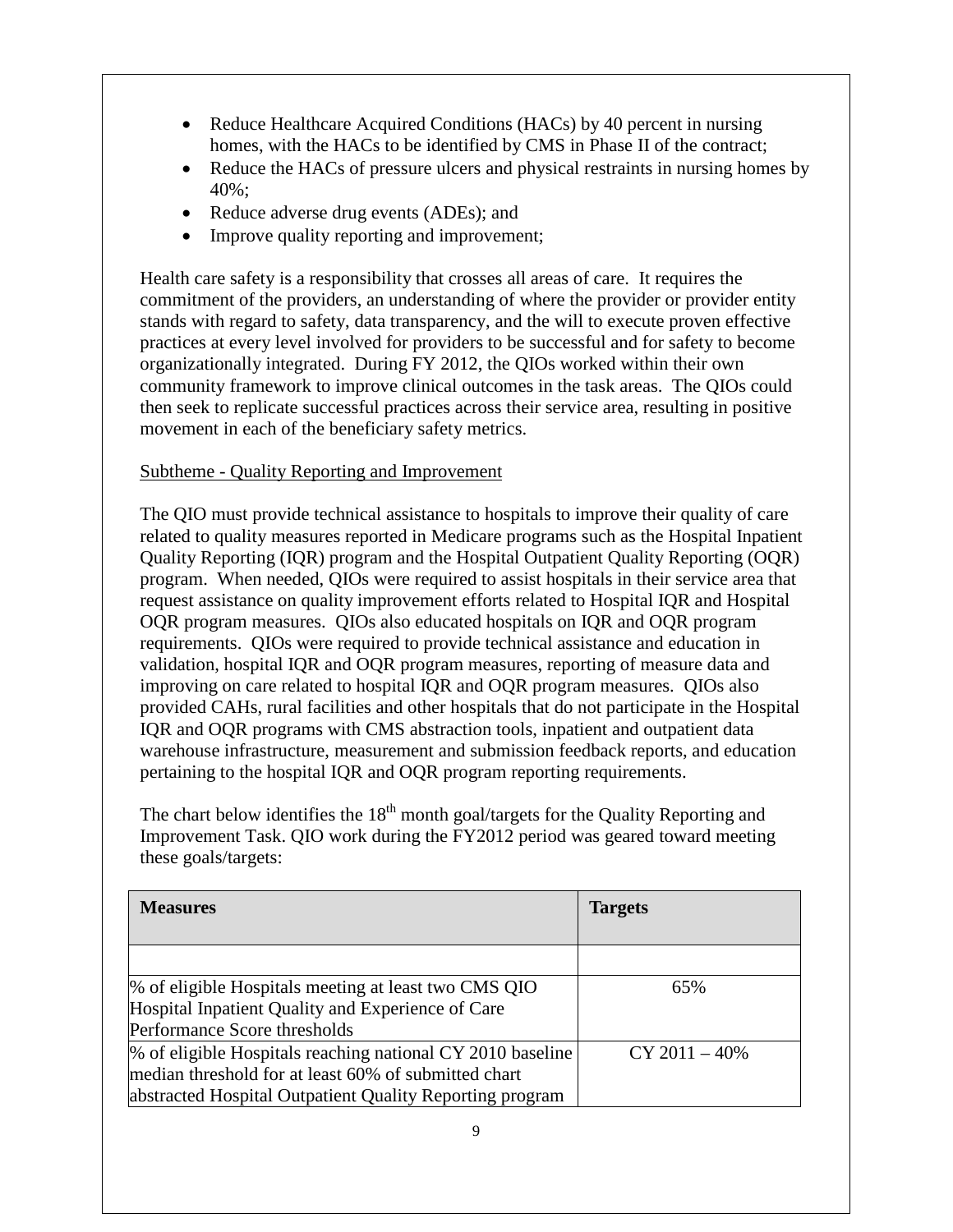| (OQR) measures                                                                                                                                                      |                                                                                                                              |
|---------------------------------------------------------------------------------------------------------------------------------------------------------------------|------------------------------------------------------------------------------------------------------------------------------|
| % of eligible Hospitals reaching national 90 <sup>th</sup> percentile<br>benchmark CY 2010 threshold for at least 25% of<br>submitted chart abstracted OQR measures | $CY 2011 - 20%$                                                                                                              |
| % of eligible Hospitals improving measure rates for at least<br>50% of submitted chart abstracted OQR measures (from<br>previous year)                              | 50%                                                                                                                          |
| <b>CLABSI Relative Improvement Rate</b>                                                                                                                             | 100% of participating<br>facilities continuously                                                                             |
| **One of the 3 CLABSI evaluation targets must be met**                                                                                                              | tracking and reporting the<br>CLABSI measure using the<br><b>NHSN</b>                                                        |
| <b>CLABSI Standardized Infection Ratio</b>                                                                                                                          | 100% of participating<br>facilities continuously<br>tracking and reporting the<br>CLABSI measure using the<br><b>NHSN</b>    |
| <b>CLABSI</b> Incident Rate                                                                                                                                         | 100% of participating<br>facilities continuously<br>tracking and reporting the<br>CLABSI measure using the<br><b>NHSN</b>    |
| Central Line Insertion Practices (CLIP) adherence rate                                                                                                              | 85% adherence                                                                                                                |
| <b>CAUTI Relative Improvement Rate</b>                                                                                                                              | 100% of participating<br>facilities continuously<br>tracking and reporting the<br>urinary catheter measure<br>using the NHSN |
| <b>Urinary Catheter Utilization Rate</b>                                                                                                                            | 100% of participating<br>facilities continuously<br>tracking and reporting this<br>measure using the NHSN                    |
| CDI Antimicrobial Stewardship and Relative rate of<br>Improvement                                                                                                   | N/A                                                                                                                          |
| <b>SSI</b> reduction                                                                                                                                                | 25% or greater participants<br>agreeing to participate in SSI<br>reduction projects                                          |

Subtheme - Pressure Ulcers: Pressure ulcers are a painful, costly and largely preventable condition that when not appropriately treated can cause serious illness and death. In the 10<sup>th</sup> SOW, QIOs were tasked with reducing pressure ulcer rates in both long term care and hospital settings from the beginning of the contract. Because pressure ulcers can generally be attributed to system failures, the QIOs were tasked with ensuring that the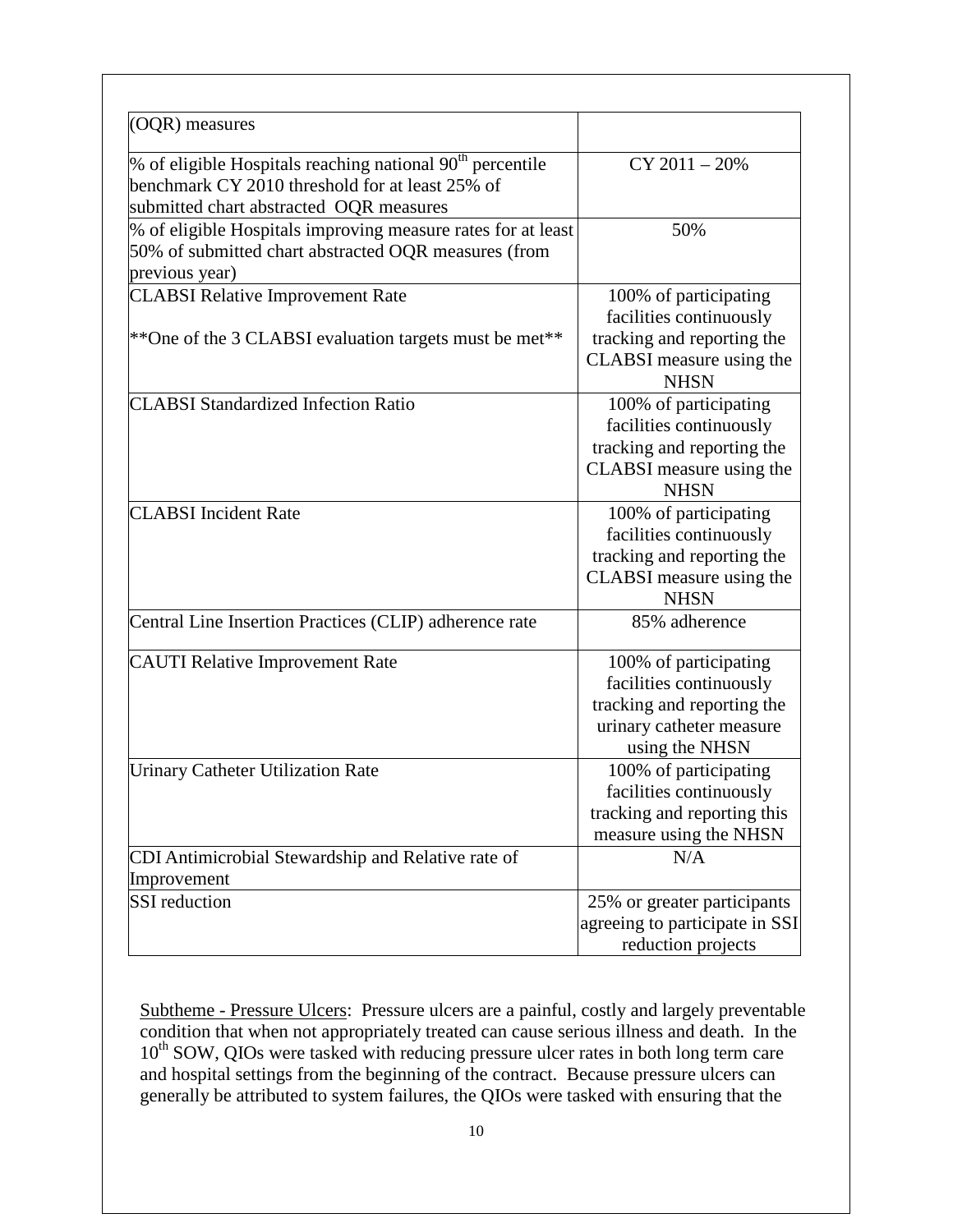foundations for improvement were in place with the issuance of two process measures for long term care settings. During FY 2012, the QIOs were responsible for recruiting nursing homes that have pressure ulcer rates that are greater than the  $75<sup>th</sup>$  percentile of the nursing homes in the state and have a pressure ulcer rate of  $\ge$  = to 11%. They worked with providers to instill quality improvement methodology, adopt best practices and work toward reduction of the rate of pressure ulcers.

Subtheme - Physical Restraints: The use of physical restraints can greatly diminish the quality of life for long term care beneficiaries living in nursing homes, as well as other settings. Therefore, the QIO program was dedicated to dramatically reducing the utilization rate of physical restraints from the beginning of the  $10<sup>th</sup>$  SOW. For this task, during the FY2012 period, the QIO recruited nursing homes that were in the >75th percentile of physical restraint use in the state and that have a statewide physical restraint rate of  $\ge$ /=4 percent to work with the QIOs to eradicate the use of unnecessary physical restraints.

The chart below identifies the pressure ulcer and physical restraint  $18<sup>th</sup>$  month goal/targets for Patient Safety. QIO work during the FY2012 period was geared toward meeting these goals/targets.

| <b>Measures</b>                                        | <b>Targets</b>                                                                                                            |
|--------------------------------------------------------|---------------------------------------------------------------------------------------------------------------------------|
| <b>High Risk Nursing Home</b><br><b>Pressure Ulcer</b> | N/A                                                                                                                       |
| <b>PrU</b> Prevention and Care                         | 100%                                                                                                                      |
| <b>Best Practices to Prevent</b><br>and Treat PrUs     | 100%                                                                                                                      |
| <b>Nursing Home Physical</b><br>Restraint              | $<$ 3%                                                                                                                    |
| <b>CAUTI</b> Measure                                   | Tracking of catheter utilization ratio in 100% of residents with an<br>indwelling catheter in QIO recruited Nursing Homes |
| <b>Consistent Assignment</b>                           | N/A                                                                                                                       |
| <b>Staff Turnover</b>                                  | N/A                                                                                                                       |

Subtheme - Reducing Adverse Drug Events: Adverse drug events are one of the most common types of health care adverse events. In addition adverse drug events are one of the major sources of potentially preventable patient harm. Adverse drug events disproportionately affect beneficiaries over the age of 65 across all settings, including hospitals, ambulatory care and long term care facilities. To successfully work on this task during the  $10<sup>th</sup>$  SOW, QIOs participated in a patient safety and clinical pharmacy services breakthrough collaborative, formed community teams, recruited Medicare advantage and dual eligible beneficiaries in "population of focus" teams, and utilized tools and interventions in the Patient Safety and Clinical Pharmacy Services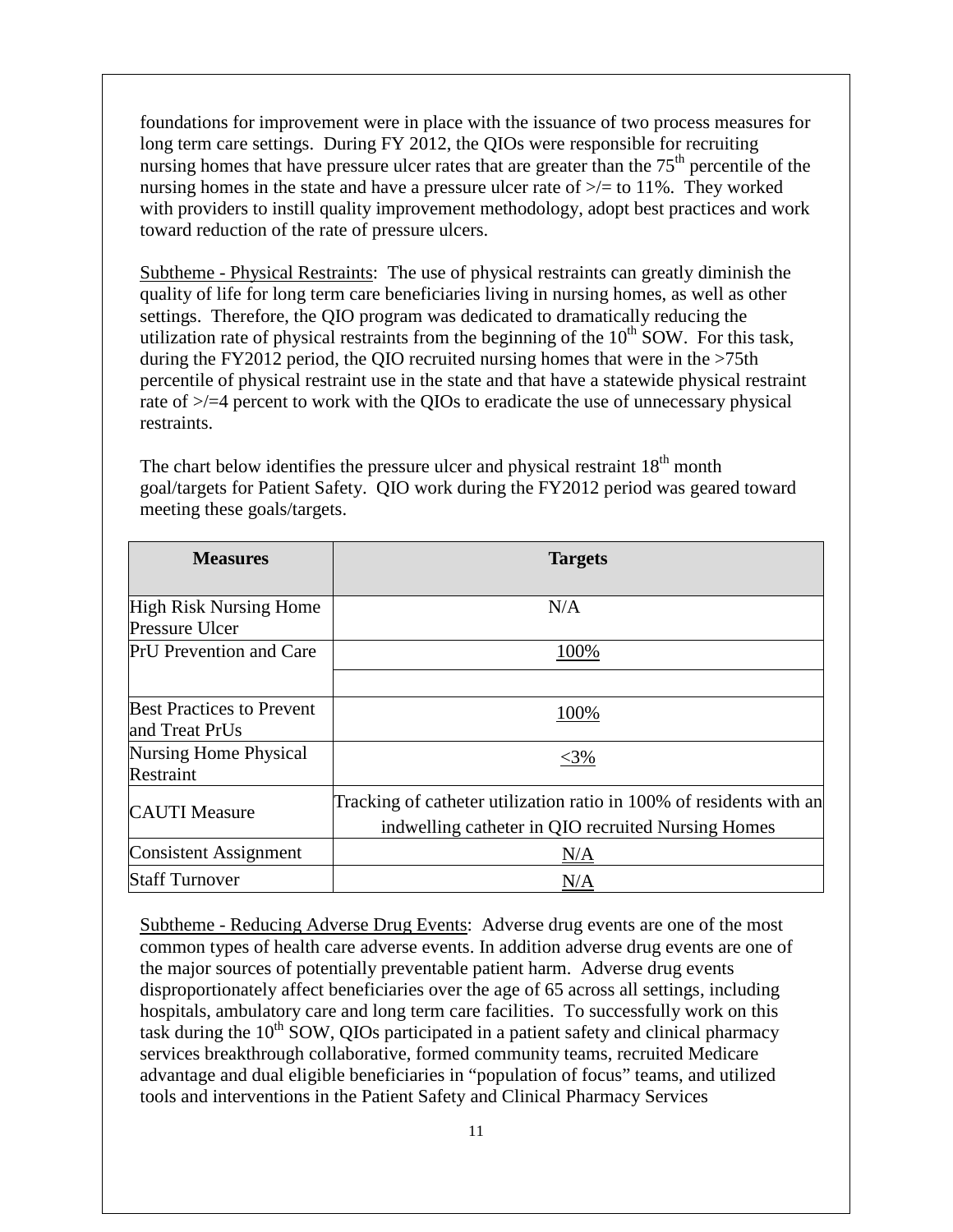Collaborative (PSPC) to accomplish their goals in their states. During FY 2012 under the 10<sup>th</sup> SOW, the QIOs worked with the PSPC collaborative to recruit community teams in every state, provide technical assistance, and monitor and track data to reduce Adverse Drug Events.

The chart below identifies the targets for Reducing Adverse Drug Events (ADEs) for the 27<sup>th</sup> month evaluation. QIO work during FY 2012 laid the foundation for QIO work to meet these  $27<sup>th</sup>$  month evaluation targets.

| <b>Measures</b>                                                                                                           | <b>Targets</b>                                                                                                                                                                                                                                                                                       |
|---------------------------------------------------------------------------------------------------------------------------|------------------------------------------------------------------------------------------------------------------------------------------------------------------------------------------------------------------------------------------------------------------------------------------------------|
| Formation and Expansion of<br><b>Community Teams</b>                                                                      | At least 2 newly formed teams.                                                                                                                                                                                                                                                                       |
| Retention and Recruitment of<br>Population of Focus (PoF)                                                                 | At least 50 eligible beneficiaries.                                                                                                                                                                                                                                                                  |
| <b>Monthly Monitoring of the</b><br><b>International Normalized</b><br>Ratio (INR) in<br><b>Beneficiaries on Warfarin</b> | QIOs must meet either criteria "A" or "B" as defined below:                                                                                                                                                                                                                                          |
|                                                                                                                           | A. The QIO must demonstrate continuous assistance to<br>providers and participant engagement with a goal of moving<br>towards the target of 100% of PoF beneficiaries that have the<br>monthly INR.                                                                                                  |
|                                                                                                                           | OR<br>B. The QIO must demonstrate satisfactory performance with<br>their community teams as determined by CMS (upon<br>consideration of information provided by the QIO, in<br>Deliverable I.12), with respect to each of the following:<br>1. Interventions used and engagement of community teams; |
|                                                                                                                           | 2. Support for local improvement including implementation,<br>tracking and monitoring of local data;<br>3. Analysis of data trends; and                                                                                                                                                              |
|                                                                                                                           | 4.QIO actions to mitigate or overcome identified barriers and<br>limitations affecting the community teams.                                                                                                                                                                                          |
| <b>Beneficiaries with an</b><br><b>International Normalized</b><br>Ratio (INR) in Controlled<br><b>Range</b>              | QIOs must meet either criteria "A" or "B" as defined below:<br>A. The QIO must demonstrate assistance to providers; and<br>participant engagement with a goal of moving towards the<br>target of 70% of PoF beneficiaries with INR in the<br>controlled range.                                       |
|                                                                                                                           | OR<br>B. The QIO must demonstrate satisfactory performance with<br>their community teams as determined by CMS (upon<br>12                                                                                                                                                                            |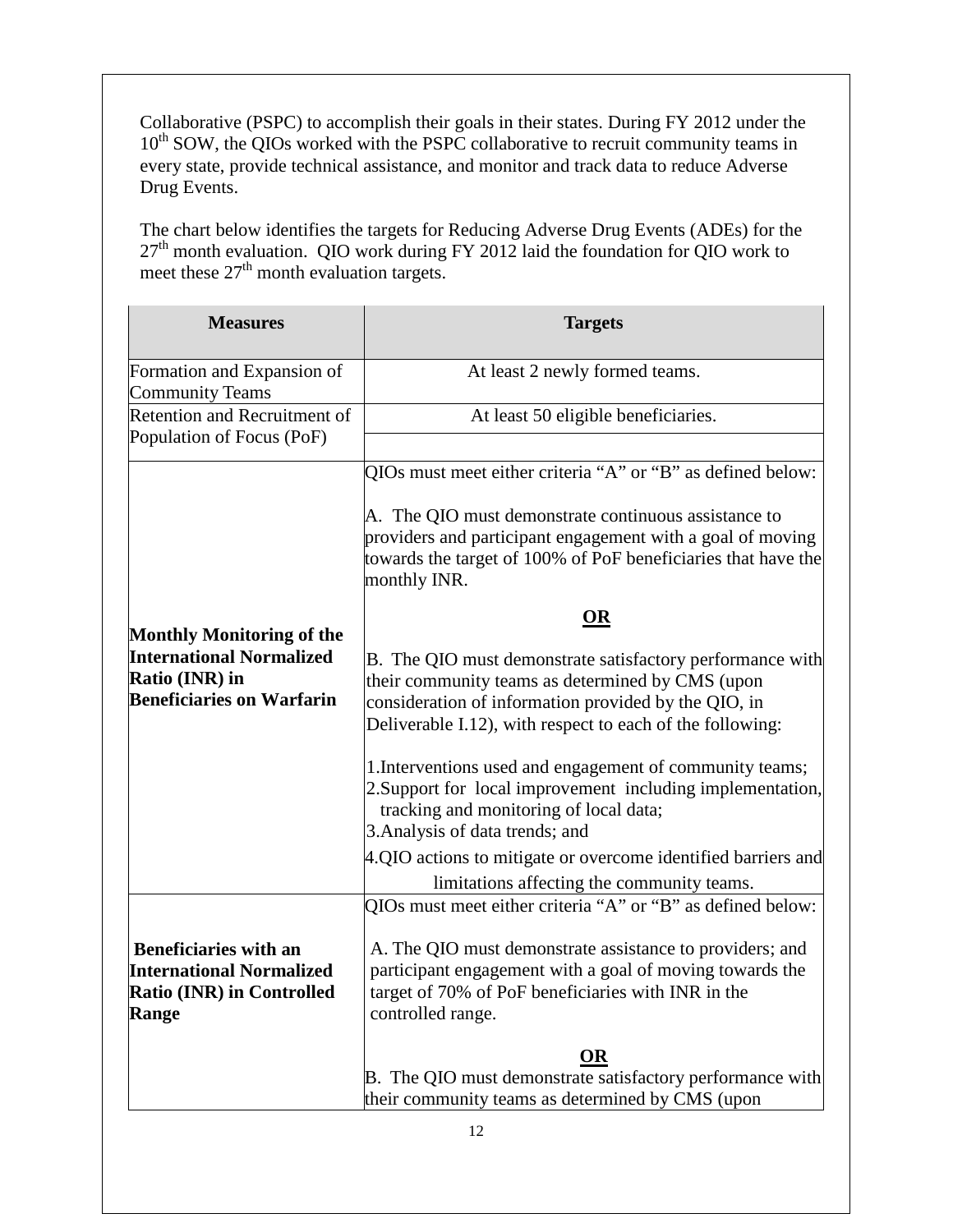|                                                                                                 | consideration of information provided by the QIO, in<br>Deliverable I.12), with respect to each of the following:<br>1. Interventions used and engagement of community teams;<br>2. Support for local improvement including implementation,<br>tracking and monitoring of local data;<br>3. Analysis of data trends; and<br>4. QIO actions to mitigate or overcome identified barriers<br>and limitations affecting the community teams.<br>QIOs must meet either criteria "A" or "B" as defined below:<br>A. The QIO must demonstrate assistance to providers and<br>participant engagement with a goal of moving towards the<br>target of 50% of recruited diabetic patients going from<br>HgA1c of greater than or equal to 9% to HgA1c of less than<br>9%. |
|-------------------------------------------------------------------------------------------------|----------------------------------------------------------------------------------------------------------------------------------------------------------------------------------------------------------------------------------------------------------------------------------------------------------------------------------------------------------------------------------------------------------------------------------------------------------------------------------------------------------------------------------------------------------------------------------------------------------------------------------------------------------------------------------------------------------------------------------------------------------------|
|                                                                                                 | OR                                                                                                                                                                                                                                                                                                                                                                                                                                                                                                                                                                                                                                                                                                                                                             |
| <b>Beneficiaries with a</b><br>Hemoglobin A1c (HgA1c)<br><b>Out of Target Range</b>             | B. The QIO must demonstrate satisfactory performance with<br>their community teams as determined by CMS (upon<br>consideration of information provided by the QIO, in<br>Deliverable I.12), with respect to each of the following:                                                                                                                                                                                                                                                                                                                                                                                                                                                                                                                             |
|                                                                                                 | 1. Interventions used and engagement of community teams;<br>2. Support for local improvement including implementation,<br>tracking and monitoring of local data;<br>3. Analysis of data trends; and                                                                                                                                                                                                                                                                                                                                                                                                                                                                                                                                                            |
|                                                                                                 | 4. QIO actions to mitigate or overcome identified barriers                                                                                                                                                                                                                                                                                                                                                                                                                                                                                                                                                                                                                                                                                                     |
|                                                                                                 | and limitations affecting the community teams.<br>QIOs must meet either criteria "A" or "B" as defined below:                                                                                                                                                                                                                                                                                                                                                                                                                                                                                                                                                                                                                                                  |
| <b>Reduction of Risk for ADEs</b><br>in Beneficiaries Prescribed<br>an Antipsychotic Medication | A. Demonstration of assistance to providers and participant<br>engagement with a goal of moving towards the target of<br>reducing the rate by 50% from baseline, in the PoF.                                                                                                                                                                                                                                                                                                                                                                                                                                                                                                                                                                                   |
|                                                                                                 | <b>OR</b><br>B. The QIO must demonstrate satisfactory performance with<br>their community teams as determined by CMS (upon<br>consideration of information provided by the QIO, in<br>Deliverable I.12), with respect to each of the following:<br>1. Interventions used and engagement of community teams;<br>2. Support for local improvement including implementation,<br>tracking and monitoring of local data;<br>3. Analysis of data trends; and                                                                                                                                                                                                                                                                                                         |
|                                                                                                 | 4.QIO actions to mitigate or overcome identified barriers and                                                                                                                                                                                                                                                                                                                                                                                                                                                                                                                                                                                                                                                                                                  |
|                                                                                                 | 13                                                                                                                                                                                                                                                                                                                                                                                                                                                                                                                                                                                                                                                                                                                                                             |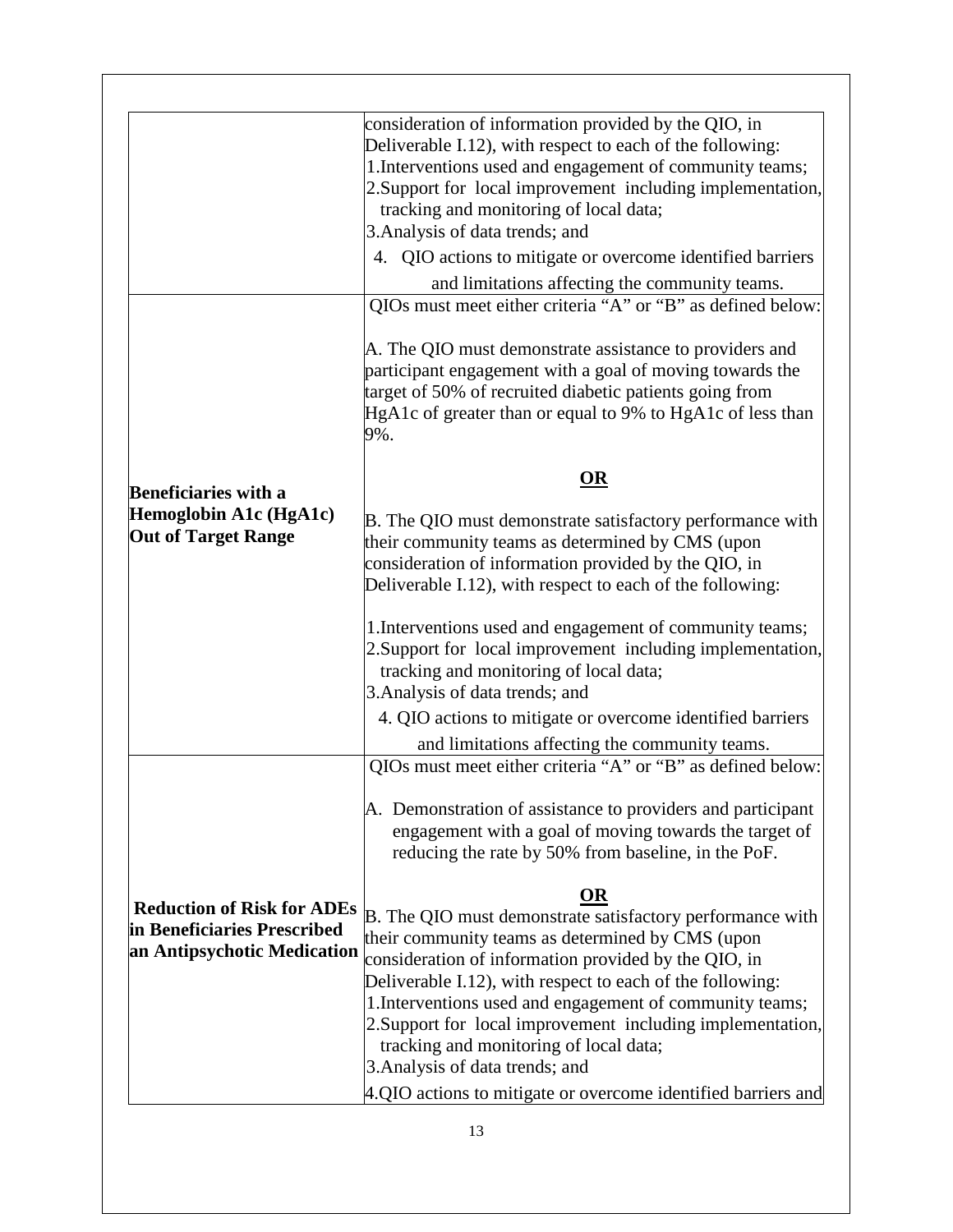|                                                                                | limitations affecting the community teams.                                                                                                                                                                                                                                                                                                                                                                                                |
|--------------------------------------------------------------------------------|-------------------------------------------------------------------------------------------------------------------------------------------------------------------------------------------------------------------------------------------------------------------------------------------------------------------------------------------------------------------------------------------------------------------------------------------|
|                                                                                | QIOs must meet either criteria "A" or "B" as defined below:                                                                                                                                                                                                                                                                                                                                                                               |
|                                                                                | A. The QIO must demonstrate improvement from baseline<br>in the ADE rate, with a goal of moving towards the target of<br>a 90% reduction as evidenced by data reported during PSPC<br>4.0 and/or $5.0$ .<br>OR                                                                                                                                                                                                                            |
| <b>Adverse Drug Event (ADE):</b>                                               |                                                                                                                                                                                                                                                                                                                                                                                                                                           |
| An event resulting in injury or<br>harm to a patient due to<br>medication use. | B. The QIO must demonstrate satisfactory performance<br>with their community teams as determined by CMS (upon<br>consideration of information provided by the QIO, in<br>Deliverable I.12), with respect to each of the following:<br>1. Interventions used and engagement of community teams;<br>2. Support for local improvement including implementation,<br>tracking and monitoring of local data;<br>3. Analysis of data trends; and |
|                                                                                | 4.QIO actions to mitigate or overcome identified barriers and                                                                                                                                                                                                                                                                                                                                                                             |
|                                                                                | limitations affecting the community teams.                                                                                                                                                                                                                                                                                                                                                                                                |
| <b>Potential Adverse Drug</b>                                                  | QIOs must meet either criteria "A" or "B" as defined below:                                                                                                                                                                                                                                                                                                                                                                               |
| <b>Events (pADE):</b>                                                          |                                                                                                                                                                                                                                                                                                                                                                                                                                           |
| An event that was identified                                                   | A. The QIO must demonstrate continuous assistance to                                                                                                                                                                                                                                                                                                                                                                                      |
| and avoided with appropriate                                                   | providers, and participant engagement with using the rate of                                                                                                                                                                                                                                                                                                                                                                              |
| interventions before affecting                                                 | pADE identification and prevention.                                                                                                                                                                                                                                                                                                                                                                                                       |
| the patient.                                                                   |                                                                                                                                                                                                                                                                                                                                                                                                                                           |
|                                                                                | OR                                                                                                                                                                                                                                                                                                                                                                                                                                        |
|                                                                                | B. The QIO must demonstrate satisfactory performance<br>with their community teams as determined by CMS (upon<br>consideration of information provided by the QIO, in<br>Deliverable I.12), with respect to each of the following:<br>1. Interventions used and engagement of community teams;<br>2. Support for local improvement including implementation,<br>tracking and monitoring of local data;<br>3. Analysis of data trends; and |
|                                                                                | 4.QIO actions to mitigate or overcome identified barriers and                                                                                                                                                                                                                                                                                                                                                                             |
|                                                                                | limitations affecting the community teams.                                                                                                                                                                                                                                                                                                                                                                                                |

Aim C.8 – Integrating Care for Populations and Communities

The process by which beneficiaries move from hospitals to other health care settings is increasingly problematic. Hospitals shorter lengths of stay and Medicare beneficiaries report greater dissatisfaction in discharge-related care than in any other aspect of care. During FY 2012, the QIOs worked within the community to reduce re-hospitalizations by engaging providers, i.e., hospitals, home health agencies, dialysis facilities, nursing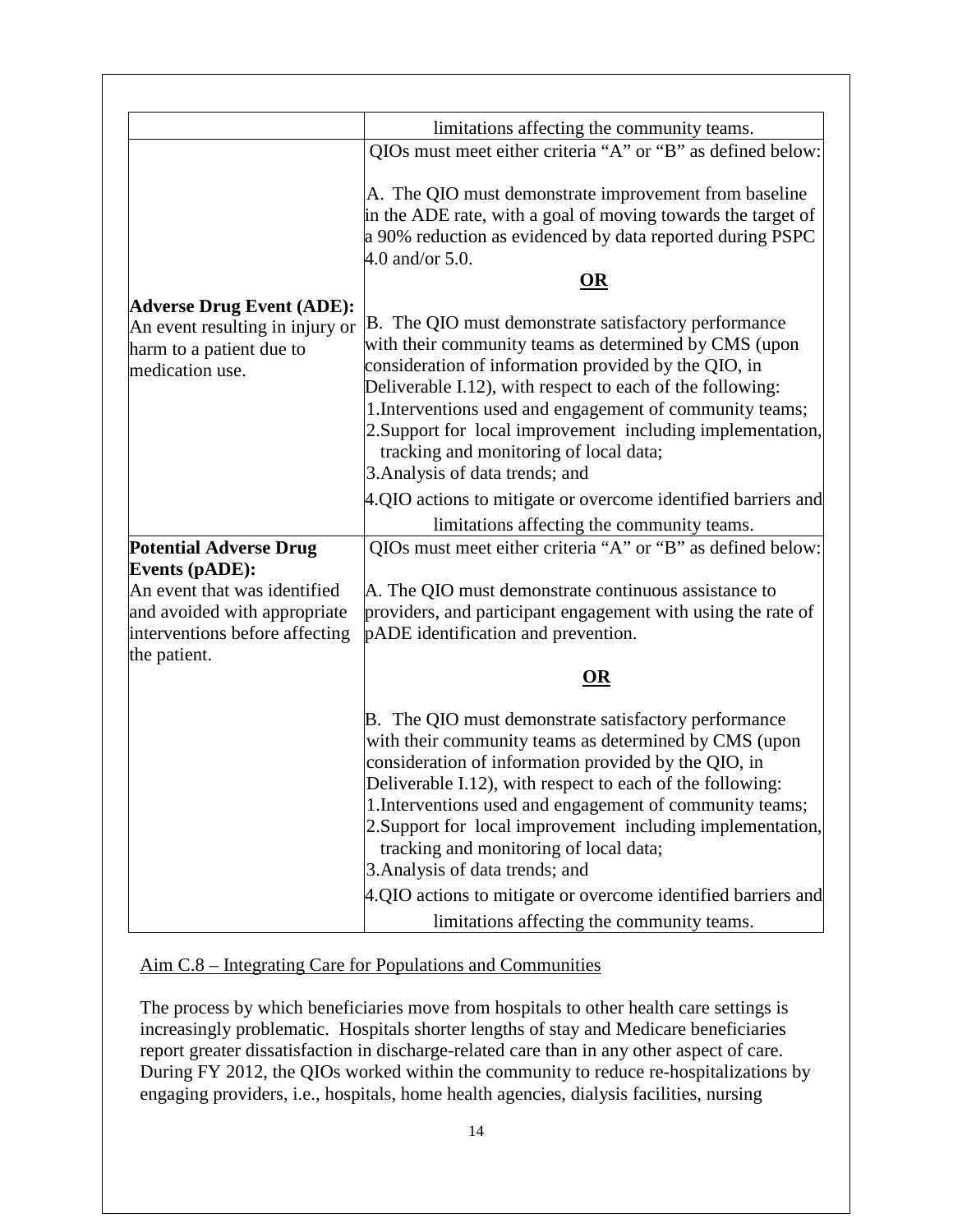homes and physician offices, in this effort. By forming relationships with community organizations and playing a coordinating role to make sure that community-wide adoption of improved practices the QIO worked to reduce re-hospitalizations in geographic locations by identifying and suggesting opportunities for improvement.

In FY 2012, QIOs worked to convene communities including providers, payers, community based organizations to work together to improve the quality of care for Medicare beneficiaries as they moved across the healthcare continuum. Once a community was convened, QIOs provided technical assistance to support a community specific root cause analysis, evidence based intervention identification and implementation strategies, and assistance with measuring outcomes at the intervention level and utilization level. QIOs also provided assistance to communities wishing to apply for funding for care transitions related quality improvement efforts including the Community Based Care Transitions Program (CCTP).

### Aim C.9 – Improving Health for Populations and Communities

CMS recognizes the crucial role that health care professionals have in promoting potentially lifesaving preventive services and screenings to Medicare beneficiaries, educating them regarding the services, and providing the care. While Medicare beneficiaries usually visit their physician on an average of six or more times a year, many are not aware of their risk for certain conditions or even that they may already have a condition that preventive services can detect. For the  $10<sup>th</sup>$  SOW period, QIOs assisted physician practices and beneficiaries in understanding the importance of disease prevention, early detection and lifestyle modifications that support a healthier life by accomplishing the following:

- Improving flu immunizations of beneficiaries aged 50 and older during flu season;
- Improving pneumococcal immunization of beneficiaries aged 65 and older;
- improving appropriate low-dose aspirin therapy use in patient with ischemic vascular disease;
- Improving blood pressure control in patients with hypertension;
- Improving LDL-C control among adults with ischemic vascular disease;
- Improving tobacco cessation intervention among beneficiaries who smoke (screening and cessation counseling);
- Improving colorectal cancer screening in beneficiaries aged 50-75;
- Improving breast cancer screening in female beneficiaries aged 40-69; and
- Identifying and improving disparities within identified communities within the state.

For this Aim the QIO was also required to improve participation in the physician quality reporting system (PQRS) and improve the use of electronic health records (EHR) for care management by: